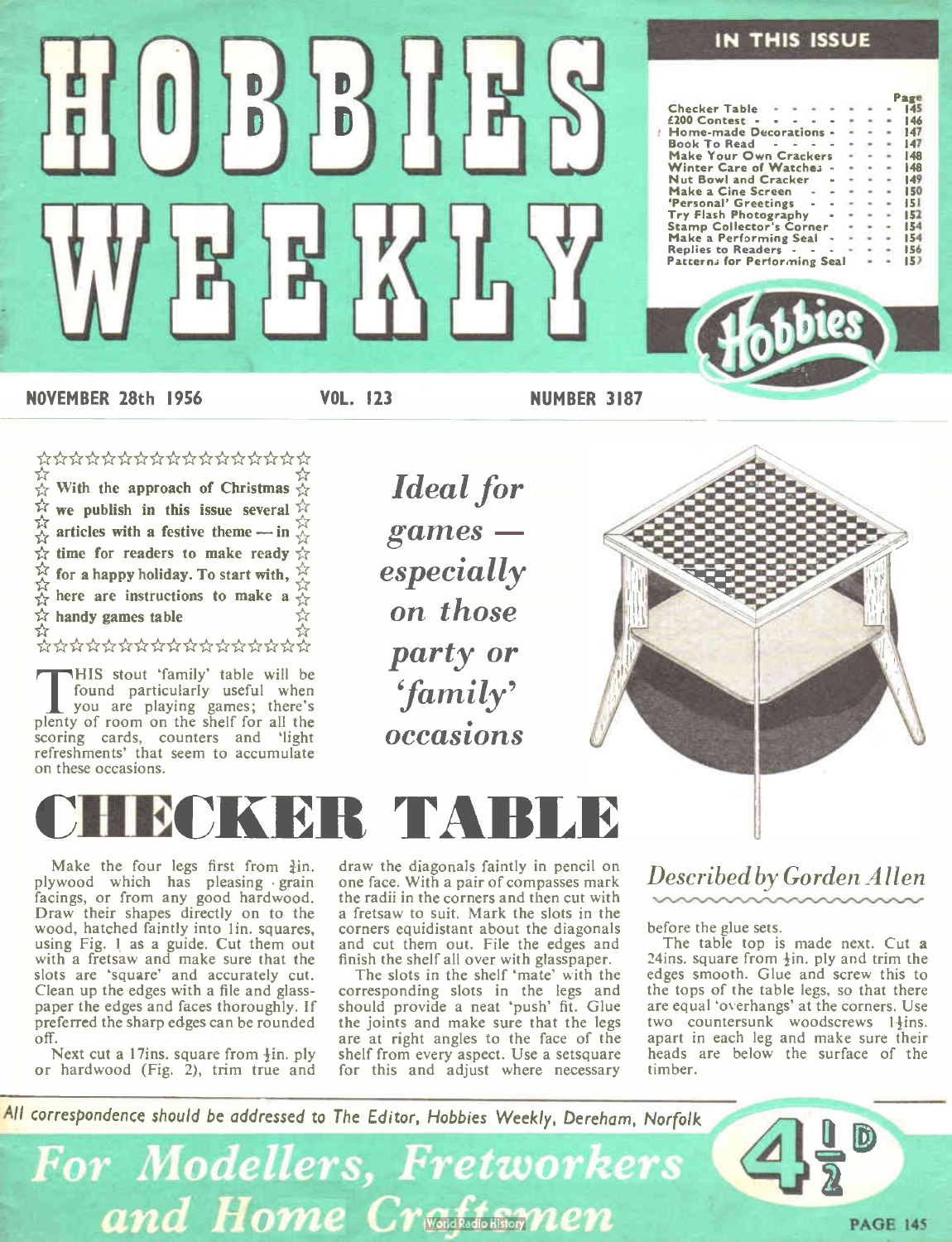At this stage the mosaic design on the table top is introduced. There are several ways this can be done, any of which will produce an attractive result. Probably the easiest method is to utilise fairly large alternate squares of plastic such as Formica, which can be cut from offcuts — obtainable quite cheaply at most dealers nowadays. Stick these in place with the special glue recommended for this material after marking out the table top diagonally into the requisite number of squares.

#### Add a frame

No protective covering is necessary if you use this idea. All that is necessary to complete the table top is to add a framing. Commercial mouldings such as those supplied by Hobbies Ltd., are ideal. Cut four lengths, mitre them at the corners, and either glue or pin them to the table edges.



Fig. 3

Another method to finish the top is to apply squares of contrasting wood veneer, as used in marquetry. These are glued in place with cellulose cement glasspapered flat and smooth and either wax polished or varnished. Ordinary framing is fitted.

Possibly the most charming way to finish the top is to fit small square alternate gold and silver 'tiles'. The photograph indicates how the tiles are made.

First cut accurate lin, squares from Bristol board, smear one side of each with Durofix and leave them to dry. Rough-finished gold and silver tinfoil obtamable from craft stores in large sheets is used to face the squares. Apply



Preparing gold and silver 'tiles'

a thin fiat coat of Durofix to one side of the foils and when dry glue the card squares to them. Keep under pressure until dry. Then trim away the foil round



the edges of the tiles, using a razor blade or modelling knife. Fix the tiles into a mosaic pattern on the table top, using tube glue. Some tiles will have to be cut diagonally into triangles to fit the pattern along the table edges.

With this method it will be necessary to protect the finished work with a thin sheet of window glass measuring 2ft. square. This can be secured with commercial moulding, as described earlier, but if you wish the job to be 100% home-made, Fig. 3 shows how the glass can be framed using plywood.

#### Finishing touches

Cut strips of  $\frac{1}{2}$ in. ply 1 in. wide and form them into right angles by pinning and gluing. Measure off the required lengths against the table edge, mitre the corners, and fix to the table top with panel pins driven below the surface of the beading. Seal all holes with woodfiller and glasspaper smooth.

The whole table can be enamelled, stained or varnished, according to individual taste, and other refinements such as the fitting of a plastic facing to the shelf are left to the discretion of the handyman.



These are the designs for novel egg-timers to be made up for our  $195'$  *Fretwork* Competition in which prizes valued at £200 will be awarded for the best entries.

Senior competitors will cut the steamroller, and the easier chicken and egg motif is for those under 16. Kit No. 3176 contains all the materials for making the two designs and costs 5/10. Juniors can obtain a special kit for their part of the competition, costing only 2/-.

Get a kit containing instructions and rules from branches or Hobbies Ltd., Dereham, Norfolk, (post free). The closing date for entries is April 301h, 1957.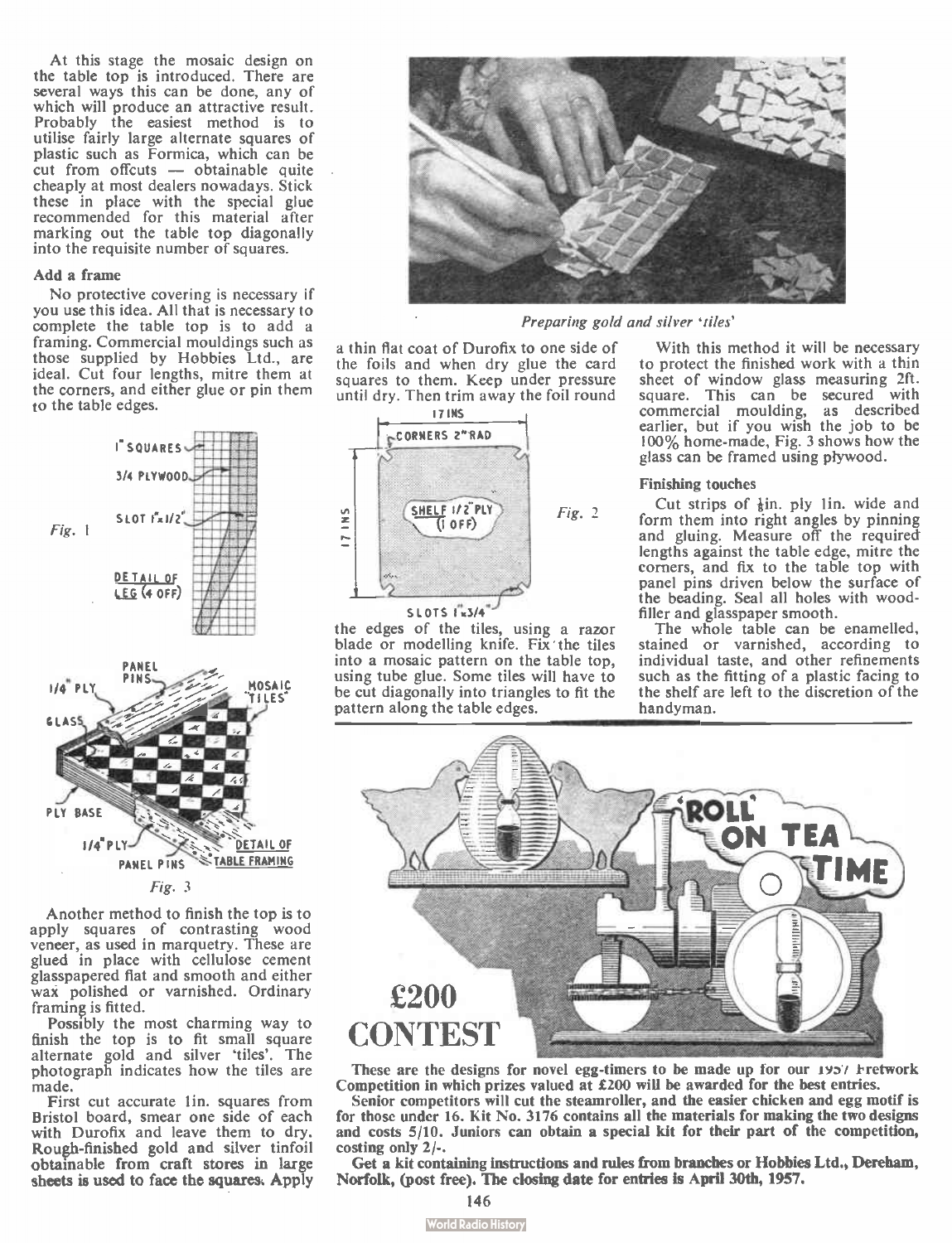## Gay and effective HOME-MADE DECORATIONS

strong enough for the light paper being used. Do not make the paste too thin or it will have a tendency to soak right through, especially the crêpe paper. A good paste can be made by mixing two heaped tablespoonfuls of ordinary plain flour into a stiff paste, free from all lumps, with cold water. Then add just sufficient boiling water to turn the

I is fun to look forward to Christmas<br>and to wonder what presents we<br>shall give and what gifts we hope to<br>calculate the same what gifts we hope to T is fun to look forward to Christmas and to wonder what presents we receive. It is always so much pleasure to sit down in the evenings and actually make a present for each of our friends and relatives.

But why not make all your own decorations as well? Let your imagination run wild and really go gay with all





time. Make absolutely certain that the water is really boiling, or the paste will be too thin. Leave till cold and apply with a soft brush, or a small pad of cotton wool.

Fancy paper chains can be made just as easily. First make a template 4ins. square and cut your crepe or coloured papers, several sheets at a time, into pieces of this size. Then take one piece and fold it comerwise three times. This, when unfolded again, will have creases as shown in Fig. I. Take the folded square and cut away portions of the triangle with a pair of scissors until a suitable shape is made. Then, when satisfied with the design, when unfolded, make a triangular template from thin stiff cardboard cut exactly as required. Use this template for cutting out the remainder of the folded squares.

#### String for hanging

Fig. 2 shows several good designs drawn on  $\frac{1}{2}$ in. squares. The heavy lines indicate the shape of the triangular template. To make these cut-out pieces into a chain, paste each alternate piece in the centre and then at the outside points and fit all the pieces together as shown in Fig. 3. The end pieces of the chain should be made of thin card cut out exactly the same as the coloured papers.. A string through a hole in the middle of the card, looped and knotted,

makes a hanger for hanging up in place. Imitation frost may be made by crushing seashore shells. Choose those shells that have a mother-of-pearl appearance and quite a good imitation of frost is obtained. If only a little frost is required, then a few crystals of Epsom salts will do the trick very nicely.

#### Imitation 'snow'

Snow is usually imitated by the use of cotton wool, but, unfortunately, in its untreated state this substance is very inflammable. So it should be treated to make it more or less fireproof. Such a fireproofing solution can be made up as follows: Ammonium Sulphate, 2 ozs.; Ammonium Carbonate, 1 oz.; Borax, + oz.; Gelatine, 2 ozs.; Water, 21 ozs.

Warm the water and dissolve the gelatine, then add all the other ingredients, stirring vigorously till all is dissolved. Apply by dipping the cotton wool into the solution and leaving aside to dry.

This solution has many uses for rendering all sorts of substances somewhat fire resistant.

Stars for the Christmas tree can be made of thin card with 'silver' paper pasted on both sides. To cut out a fivepointed star, draw a line the exact size that the star is required, and divide into eight equal parts. With a radius equal to the length of the line, draw two arcs as shown in Fig. 4. Then with a radius of  $\frac{5}{8}$  of the line, draw another two arcs, cutting the others as shown, and join up. If each point is covered with a different colour of 'silver' paper, a very bright star, indeed, is made. If a thin stick is gummed between two of these stars, it may be bound to the top of the tree as<br>seen in Fig. 5. (T.H.M.)

### The Boy's Book of Scouting and The Open Air

Edited by Eric Leyland IF ever a book deserved its claim t<sup>o</sup> be a boys' book, this volume certainly does. Illustrated articles by Chris Chataway, Tommy Lawton, Ralph Reader, Freddie Mills, Reg Harris and Neville Duke, to mention but a few of the contributors, serve as a worthwhile introduction to this 'fresh air' feast of exciting and wholesome reading. Every healthy boy whose pulse quickens to the challenge of life in this age of speed and split-second thinking will want this grand book — and their fathers will read it, too!

Published by Edmund Ward (Publishers) Ltd., 194-200 Bishopsgate, London, E.C.2—Price 10/6.

kinds of decorations for just a few shillings. Paper chains, frost, snow and all the Christmas tree decorations can be made at home in a few hours. Just think of the extra pleasure when one of your friends says, " Oh! I do like your decorations—who made them ?"

#### **Effective**

Simple chains (Fig. 6) are easy to make, yet they are quite effective. They may be made of coloured crêpe paper or from the highly coloured illustrations taken from popular weekly journals and old comic papers, etc. Cut the paper into strips about 6ins. long and lin. wide. Make a cardboard template the correct size, and the cutting will be made much easier. Cut several thicknesses at a time and the job will go apace.

Turn over the ends of the first piece overlapping the ends by about  $\frac{1}{2}$ in., then dab one end with a spot of paste and stick both ends together to form a ring. Repeat with the next piece after passing through the first ring, and so on till the chain is complete.

Flour and water paste is best to use, as it is not so messy as gum, and is easily cleaned up afterwards, yet it is quite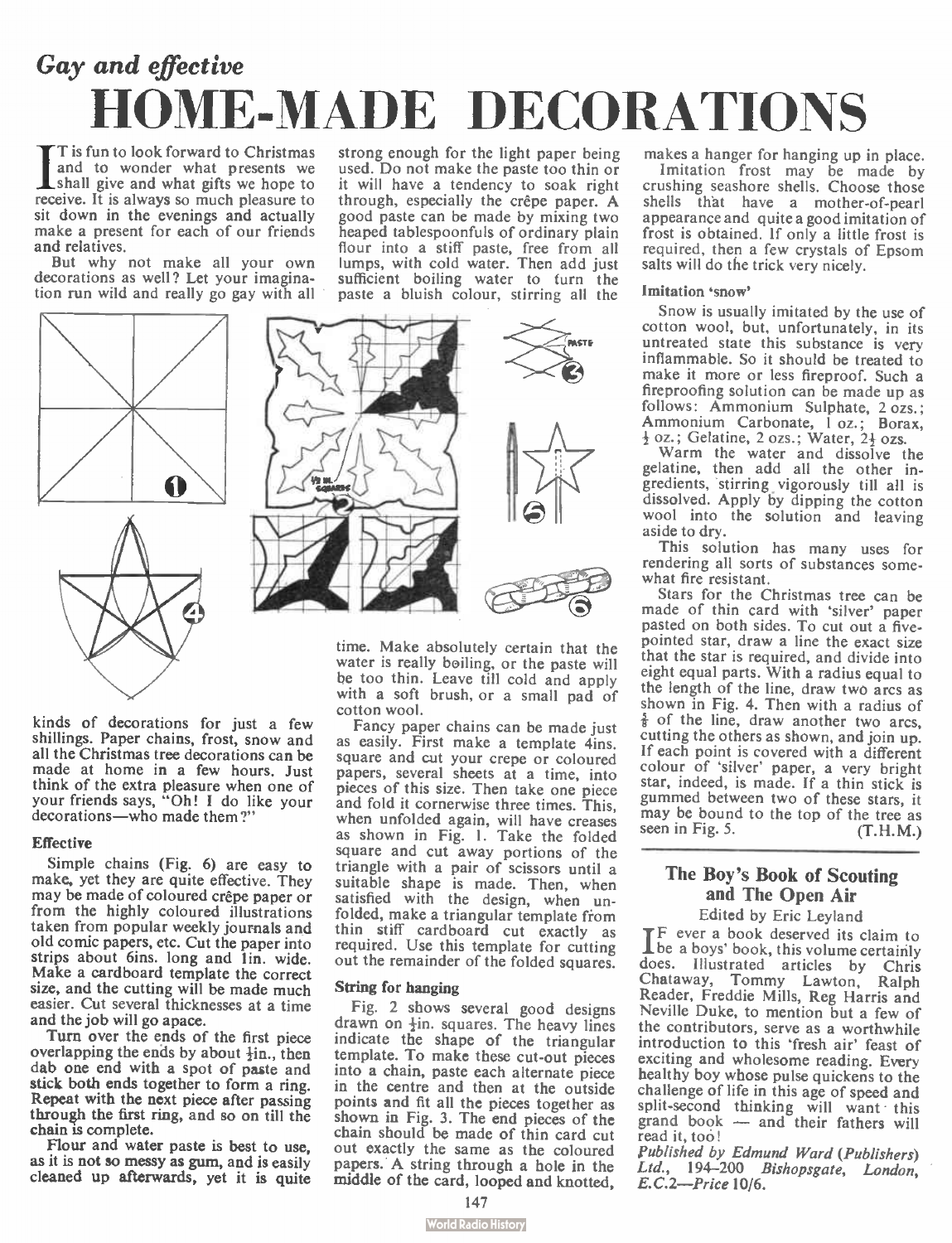

THE rewarding thing about making<br>your own Christmas crackers, is<br>that the little personal gifts can be HE rewarding thing about making your own Christmas crackers, is slipped inside. This is well worth the trouble involved, and, of course, it is much cheaper to make them at home.

The following is a list of materials required, to enable anyone to make crackers possessing quite a professional appearance: coloured crepe paper ( 10ins. by 6ins. per cracker), white shelf or lining paper  $(9\frac{1}{2}$ ins. by 5 $\frac{1}{2}$ ins. per cracker), cardboard — not too stiff (5ins. by  $2\frac{1}{2}$ ins. per cracker), snaps, scraps, mottoes, two cardboard or metal tubes, the long one 7ins. long and  $1\frac{1}{2}$ ins. across. The short one 3ins. long and  $1\frac{1}{2}$ ins. across, string and a small hook. The materials can be bought at stores.

The tubes may present a problem to some, but most husbands or sons will find it simple to turn these out in the workshop, and one set will last a lifetime. Failing this, however, a draper will probably be able to supply a length of cardboard tubing on which fabrics have been rolled.

Having obtained the tubes, decide upon the number of crackers to be made and prepare all materials.

First choose a strong table and underneath, well out of sight, screw in the hook and tie on the string quite securely. Next cut the crepe paper into lengths, 10ins, long and 6ins. wide. If fancy edges are favoured, cut the ends with pinking scissors. Cut the shelf or lining paper into  $9\frac{1}{2}$ ins. by  $5\frac{1}{2}$ ins. pieces, and finally the card, Sins. long and  $2\frac{1}{2}$ ins. wide.

Take the long tube and mark it right round 3ins. from one end. If metal, use something sharp to scratch it, but if cardboard, a pencil mark will do.

#### Making a start

To make the first cracker take one of the cut pieces of coloured crepe paper and lay it out fiat on the table, then take a cut piece of lining paper and place over the crepe paper, leaving a  $\pm$ in. margin all round, the difference in size of the two papers. Finally place the card in the middle of the lining paper, its 5in. sides being parallel to the cracker length. This piece of card will form the stiff centre piece of the cracker. On the card place a snap and a motto.

Now all is ready for rolling, so put the rollers on all the papers, the 3ins. one at the right-hand end and the 7in, one with the mark nearest to the 3in. tube both tubes should be touching end to end.

A tightly rolled cracker is always a

good one, so roll it as tightly as possible around the tubes. Still holding the roll with one hand, catch the string, and wind it twice around the cracker, just between the two rollers, and gently but firmly pull. This should pull the cracker right in, and push the small tube right out. At this point be careful not to tear the paper. Unwind the string, and through the long tube pop in the little gifts; shake them well down.

Carefully draw out the long tube, until the 3ins. mark is reached, and leave 3ins. of tube in the cracker, and wind round string twice, pulling as before very carefully. Withdraw the tube. Stick on the scrap and pack in a box ready for storing in a dry place. The pull-in of the crackers will become loose if they are left anywhere in the damp, so if made well before Christmas, two small elastic bands will keep them neatly in place, and can be taken off later. The finished cracker should measure from 8<sup>+</sup>ins. to 9ins.

Having learned to make the basic cracker, you can add your own ideas. To make a harlequin effect, for instance, buy six different shades of crepe paper, and make two of each shade. If you want a 'party' effect, cover the middle part of the cracker with silver or gold paper (5ins. by  $2\frac{1}{2}$ ins. for measurement), but after the cracker is made, and just stick the edges. To finish, buy a small packet of gold or silver dust, brush the tips of the cracker very lightly with gum, and sprinkle on a little dust. If well done the effect is quite glamorous.  $(M, R)$ 

## Winter Care of Watches

 $\sum_{\text{greater}}^{\text{S the chirality days approach,}}$ S the chilly days approach, greater care must be taken of break down in winter than at any other time of the year, but if you stick to a few simple rules, there is no reason why your watch should not survive the roughest winter without catching a single 'cold'.

Cold causes the metal of a watch to contract and thus greater strain is put on the mechanism. In winter, a spring will break without any apparent reason, but the fact is your watch has caught a chill. Probably it was caused by the watch being taken off the wrist and put down on a cold surface such as a washhand basin or marble top.

If you do leave your watch on your dressing table when you go to bed, you will be playing safe by laying it on a handkerchief to keep it off the cold wood. In the morning, before you wind it up, heat it for ten or fifteen minutes on your wrist or in your pocket and you will find it pays.

Winding seems rather an unimportant factor in watch care, but actually incorrect winding has been the cause of many broken springs. Always, without exception, wind your watch in the morning, for it is like giving it a good breakfast. When fully wound, a watch is better able to resist shocks, chills and general vibration, which are the run of a normal day. If you wind it at night, it is half run down by the time you are running to catch your bus to the school or office in the morning, and the journey may be too much for your timekeeper.

Incidentally, always wind up your watch without any jerky movements backwards and forwards is the best way — for quick jerky movements result in inaccuracy and broken winding stems. Should the winding stem come loose, however, do not try to force it back or mend it yourself. Take it immediately to a watchmaker. Probably only a small screw has come loose, and he will fix it at once.

Great strain is put on your watch when it is dirty or needs oiling. It is always a good plan to let the watchmaker have a look at it before winter arrives, and the small cost of cleaning and oiling will be well repaid. Every watch needs oiling at least once a year six months is better — but do not try to do the job yourself; it is far too delicate.

Dust gets into a watch no matter what you do, but you can keep it out to a certain extent. For example, if you go to bed with your watch on, you are asking for the fine fluff from blankets and sheets to get into the works. Take it off when gardening, cleaning the car or doing kindred tasks.

Many people prise the back off a watch and blow into the works, thinking this may remove some of the dust. It may, but it always leaves some of the water vapour from the breath on the parts, and rust — and breakage — is the result.

Wearing a watch on the wrist with least movement is a great antidote to broken springs, and, of course, everybody should not wear their watches on the left wrist — some folk are lefthanded.

Poking a pin into a watch is like stabbing it in the back, only chaos can result. No matter what is wrong, trust it to a qualified watchmaker and you will not regret it. ( W.A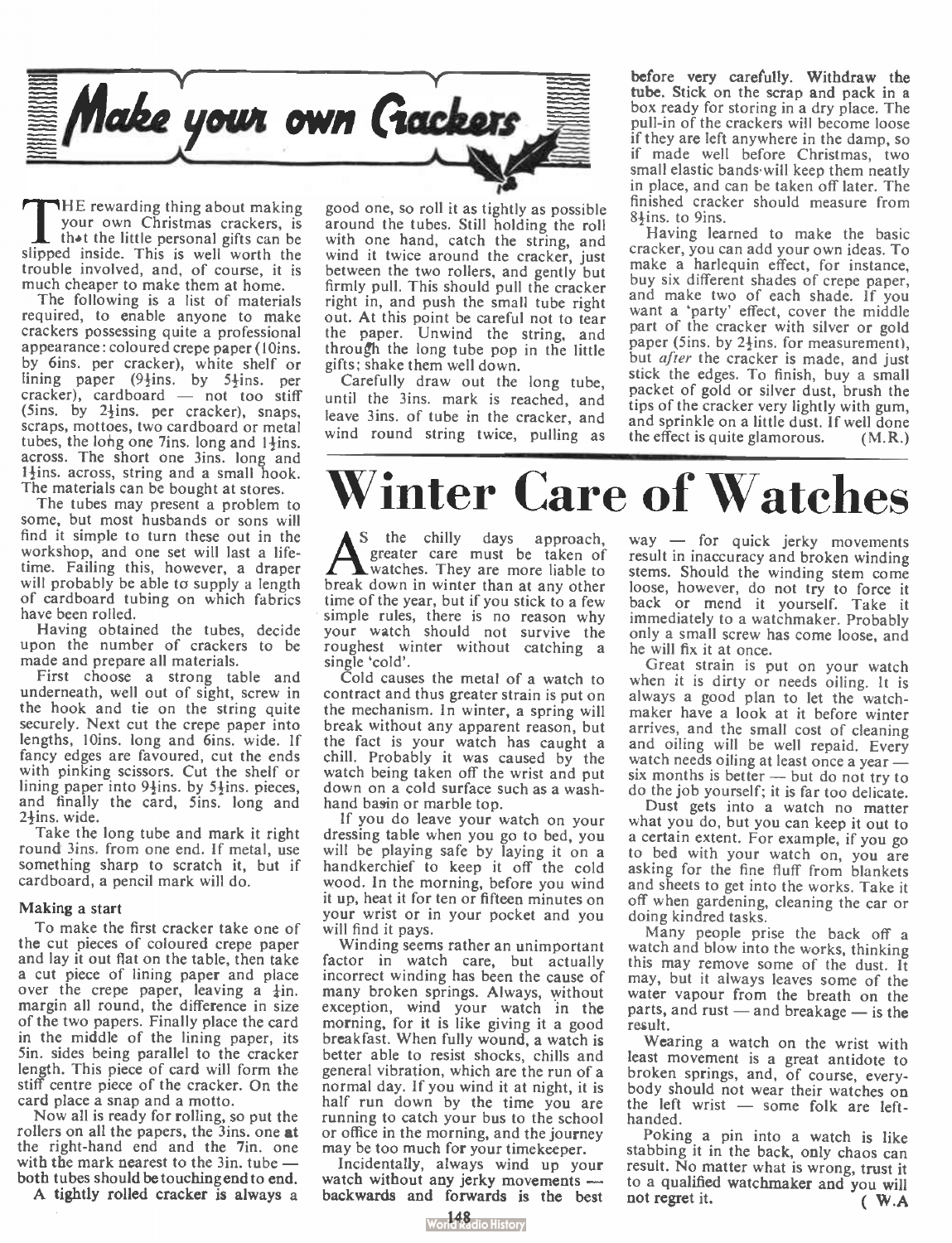## With Christmas in view . . . make this NUT BOWL AND CRACKER



This unique design of nut cracker<br>
may be made quite easily by the<br>
fretworker, providing the job is<br>
tackled in the correct order. In use it is HIS unique design of nut cracker may be made quite easily by the fretworker, providing the job is very efficient; several light blows with the hammer will crack even the hardest nutshell. Light blows are, in fact, essential, as, otherwise, the nut kernels will be broken. The shells drop neatly into the bowl, which may be emptied at leisure.

To make the bowl, first obtain three pieces of wood  $\frac{1}{2}$ in. thick and planed on both sides. Either well figured walnut, oak, or mahogany is suitable, or two contrasting woods such as walnut and sycamore, or mahogany and beech may be used with very pleasing effects.

The bowl is octagonal outside and is made up with six layers built up with the grain of'each alternate layer running at right angles to the last. This is to give strength to the bowl. The size of the six pieces, in order from top to bottom respectively, are an 8in. wide octagon with 7in, diameter circle inside, 7 $\frac{1}{4}$ in.<br>and 6 $\frac{3}{4}$ in. diameter, 7 $\frac{1}{4}$ in. and 6 $\frac{1}{4}$ in.<br>diameter, 6 $\frac{3}{4}$ in. and 5 $\frac{1}{2}$ in. diameter, 6in. and 4in. diameter, and the last or bottom piece is just a plain circle  $4\frac{3}{4}$ in. diameter. Note that the last three pieces are cut from the 'insides' of the larger ones — and there will still be some wood left over. These sizes are as given in Fig. 1, which is a section of the bowl drawn on  $\frac{1}{2}$ in. squares.

Mark out the shapes of the various layers directly on to the wood, making sure that the octagon and circle are concentric, and cut out each piece witlr a fretsaw. Ensure that the outside of all the pieces is the correct size and shape and then thoroughly glasspaper to give a smooth finish.

When all pieces are ready, place together to form the bowl, but do not glue. Mark the inside circle on to the piece underneath. With a chisel, gouge, or spokeshave, remove the unwanted wood to make the inside of the bowl a smooth curve from top to bottom, keeping the circular shape as nearly as

possible. The better this operation is performed, the better will be the appearance of the finished nut cracker.

Glue the sections together one at a time, as shown in Fig. I, starting with the larger pieces at the top and finishing with the bottom disc which is glued into position last. When the glue is thoroughly set, glasspaper the inside till a nice smooth surface free from all

lumps and rough edges is obtained.

for the anvil. The centre hole is again plugged with a suitable size of dowelling glued before insertion. The handle is made from an 8in. length of  $\frac{3}{2}$ in. diameter dowel glued into a hole drilled into the side of the cotton reel. Make sure that the handle is in the centre and is at right angles to the reel in both directions. Two brass plates, similar to the one already made are required for the working faces of the hammer, and are fixed in place with brass countersunk screws. The hammer is finished like the bowl.  $(T, H, M.)$ 



The bowl is now ready for the anvil which is made from an empty cotton reel. Plug the centre hole with a piece of dowelling and glasspaper the ends flush. Glue the anvil into place, at the bottom of the bowl at the centre. The whole may be finished by staining and french polishing, or if made of two contrasting woods french polish only with clear shellac.

A brass anvil plate is required to prevent the wood from becoming bruised by the hammering of the nuts, and this is best made from a piece of sheet brass about  $\frac{1}{16}$ in. thick. The diameter being made to suit the particular cotton reel used for the anvil. Fix the plate with a brass screw countersunk into the brass plate till the top is flush.

A disc of felt glued to the underside of. the bowl will prevent scratching the table or sideboard as the nut cracker is used.

It only remains to make the hammer. This is shown in Fig. 2, and is simply another cotton reel to match that used

## MATCHSTICK MODELLER

WER 65,000 matchsticks, a pot of<br>glue, and a ton of patience. These<br>watson's latest success — a miniature VER 65,000 matchsticks, a pot of glue, and a ton of patience. These are the ingredients of Mr. Wilfred church, nearly 3ft. tall, complete with bell tower, and all the trimmings.

Mr. Watson, of Victoria Street, South Normanton, is an underground colliery worker, and has been modelling for only a few years. However, he has already completed several smaller models, including table lamps and a church organ. The lamps took 2,000 matchsticks, but the organ was a much bigger proposition, and ran to more than 10,000.

He collects his matchsticks from relatives and friends, and is hoping to have enough soon to start on his next venture —still a top secret.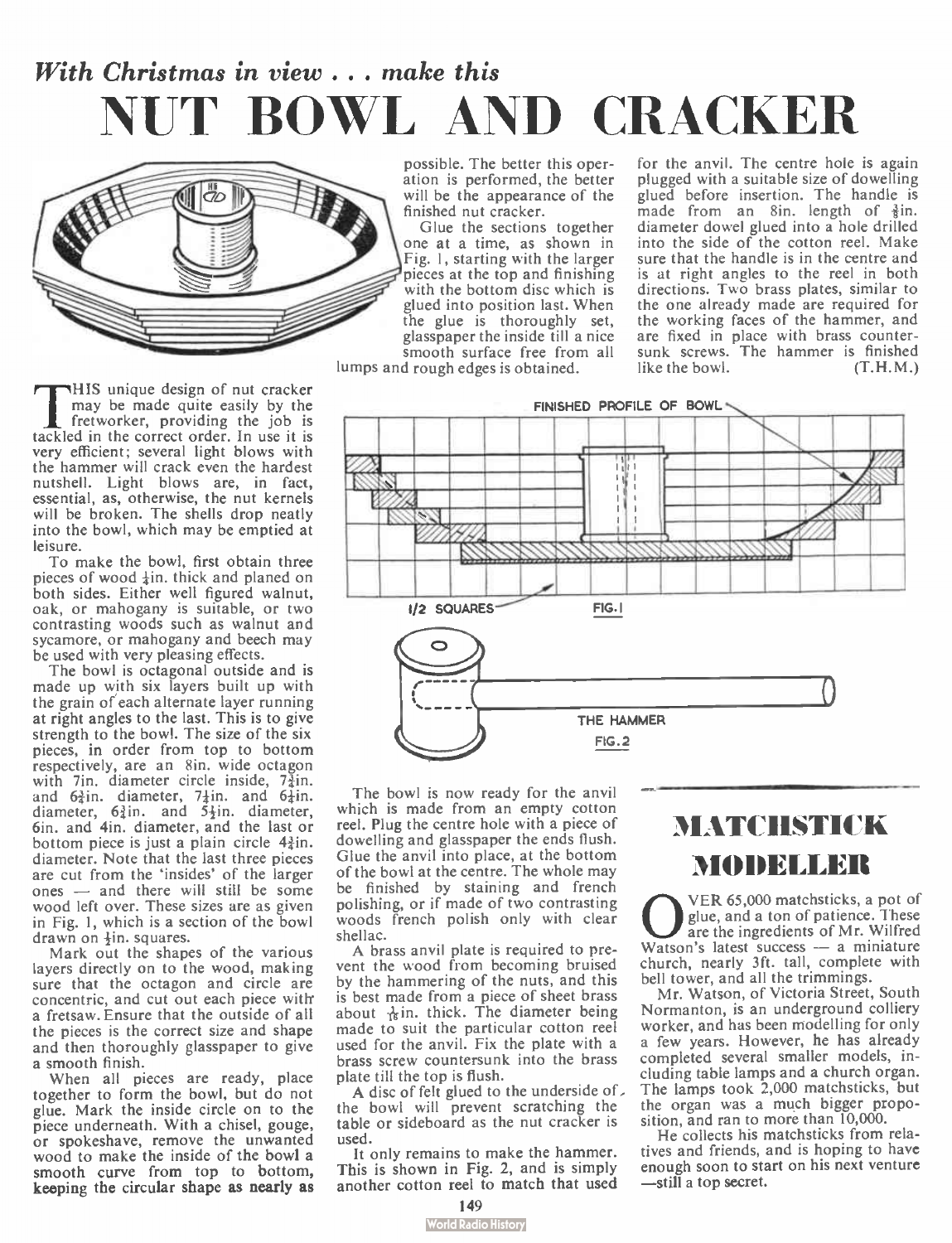## H. A. Robinson says MAKE A CINE SCREEN

 $\prod_{\text{mct}}^{\text{T} \text{ is}}$ T is important in any design of cine screen that there shall be some method of giving the canvas a final stretching after the general setting up. The screen described here makes full provision for this and is easy to construct.

Four strips of light  $\frac{1}{2}$ in. wood 2 $\frac{1}{2}$ ins. wide are required. The first two (A) and (B), Fig. 1, are 4ft. and 3ft. 9ins. long respectively.  $(C)$  and  $(D)$  are both 4ft. in length. The outside edges of (A) and (B), which together form the top batten, are rounded to a nice curve (see inset to Fig. 1) to facilitate the rolling of the screen.

Two pieces of fairly hard wood (E) and (F) are also required. The one is 3ft. 4ins. long and the other 3ft. Sins. Both are square section and each has a slot  $2\frac{1}{2}$ ins. long and  $\frac{1}{4}$ in. wide taken out of the top, a  $\frac{1}{2}$ in. from the end. At the further extremity a  $\frac{1}{4}$ in. hole is bored, again  $\frac{1}{2}$ in. in.

The actual material of the screen is a



rectangle of fine weave canvas 3ft. 9ins. by 3ft. 2ins. This is first given a coat (or two if necessary to cover well) of flat white paint. When dry, this base is followed by two coats of aluminium paint. Rather more than a quarter pint of this will do the job well. Finally, put on a dark blue border as Fig. 3. This is lin, wide and at the sides. Top and bottom are not painted blue as the battens complete the edging here.

This size of projection area is suitable for an ordinary house room, or it could be used in a small class-room as found in some church buildings.

Bore a  $\frac{1}{2}$ in. hole (a) at each end of the  $(A)$  piece,  $\frac{1}{2}$ in. in, and at the two points



(b) and (d) in the  $(C)$  and  $(D)$  lengths. These are again  $\frac{3}{2}$ in. in, but  $\frac{3}{2}$ in. from the top edge at one end and  $\frac{3}{4}$ in. from the lower edge at the other, their centre lines thus being lin, apart vertically. The first pair are to take two  $1\frac{5}{3}$ in. bolts and the second two 2in. bolts. All the bolts are  $\frac{1}{2}$ in. diameter and supplied with wing nuts and washers.

lengths to bring everything tightly together. The heads must be countersunk.

With the screws taken firmly home extremely strong top and bottom battens are thus formed with the screen held securely along upper and lower edges.

The strips  $(E)$  and  $(F)$  are now fitted. These are held to the bottom batten by the 2in. bolts which go through the holes (b) and (d). As well as holding, these bolts act as a pivot allowing the pieces to be swung up or down.

In the rolled-up position these strips lie flat as in Fig. 2 (the staggered lower centres allowing them to lie one over the other). Unrolled, they swing upwards as per the dotted line, the slots in the upper ends fitting over the upper bolts (Fig. 4) the wing nuts and washers being removed so that they can be set in position. Washers and nuts are now replaced and lightly screwed down. Just before the final turn, however, the fingers are placed under the top strip,



The items to hand, everything can be assembled. The canvas of the screen lies between the strips top and bottom where it is firmly gripped, when the respective halves are brought together, by a series of copper or brass  $\frac{3}{5}$ in. screws (copper or brass to prevent danger of rust marks on the screen when rolled). The screws go into the lower part of the upper pieces and the upper part of the lower and pass through the cloth, see Fig. 2. Five more of the screws are finally put in at spaced intervals along the opposite edges of the



<sup>1-2</sup><br>
the palm resting on one<br>
and an upward pull is<br>
turn to the wing nut at<br>
given when a good tight:<br>
secured. Having stretch the palm resting on one of the verticals, and an upward pull is given, the final turn to the wing nut at this side being given when a good tight stretch has been secured. Having stretched one side, proceed to stretch the other.

To complete the colouring the woodwork of the screen can now be painted in the same dark blue that was uscd for the border.

To dismantle the screen for transport and storage the wing nuts are taken right off and the  $(E)$  and  $(F)$  pieces released. These are turned down and the screen rolled on to the top batten with the rounded edges.

Two lengths of strap for holding the screen when rolled, complete the outfit. These are secured round the ends of the batons and not over the canvas.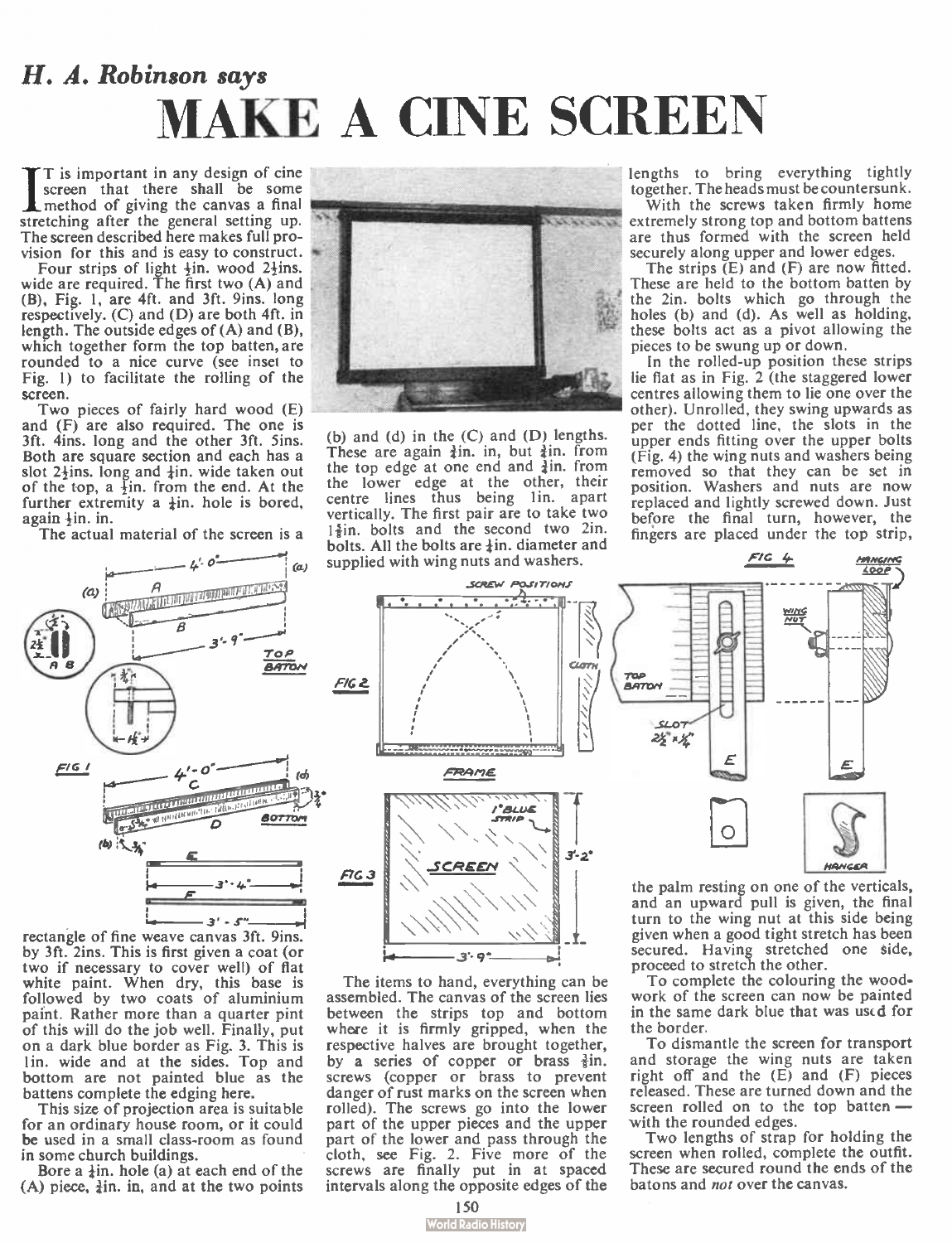# ' PERSONAL ' **GREETINGS**

If you want to send a really personal<br>wish this Christmas, there is nothing<br>better than the cards you have made F you want to send a really personal wish this Christmas, there is nothing yourself. They are quite easy to make, and any number may be printed once the negative has been prepared. The size may be half-plate, quarter-plate or post card. The card may be horizontal, vertical or folded, with a wish of your own composition. The picture may be either a seasonable scene or a happy personal snapshot of the entire family.

#### Preparing the negative

The first requirement is the negative. This is made from tracing paper, a space marked out for the picture area and guide lines drawn for the lettering. The card shown in the illustration has been prepared for a 2in. square picture, but with a little modification, the same idea may be adapted for a  $2\frac{1}{2}$ in. by  $3\frac{1}{2}$ in. negative. With the position of the space decided, a border is marked in double lines, about  $\frac{1}{2}$ in. from the edge of

**Express** your good wishes this way says S.H.L.



This is a completed card ready for the signature and deckling. Block lettering has been used for simplicity but the text shows ways of utilising fancy typescript.

simplicity, the example has block lettering, but reference to a variety of newspapers may produce a more decorative kind of type. Then there is the question of a little Christmas motif. Perhaps you would like to include a small sprig of holly in one corner, or, perhaps, a robin, snowman or star. One of these small motifs adds to the festive spirit of the card. When the lettering and decoration

tape. Note that the shiny side of the negative should be on the upper side, or the picture will be printed in reverse. Incidentally, silhouettes make very good pictures for this class of work. The completed negative may then be bound

paper negative with a piece of Scotch



This shows how the negative was made. Note that the double lines for the picture border must not overlap at the corners or the solid black border will reveal the error.

the card. Remember that in the finished print there will only be one line, but two lines are necessary as shown in the sketch. Next we decide on the message. Draw pairs of guide lines for the lettering in the desired position. Now you may not be very good at lettering, but this is quickly remedied. It is a simple matter to place the tracing paper over some appropriate newspaper headline, tracing out each letter until the words are formed. Care should be taken to keep all the bases of the letters in alignment and perfectly level. For have been completed, we come to the final preparation of our negative. Cut out the picture space, outline each letter carefully with a pen and indian ink, taking care not to allow any line to overrun or it will leave a mark on the finished card. Then, with a small paint brush, fill in all the larger areas with the indian ink. This process is shown quite clearly in the sketch, giving us the master negative from which all our prints are made.

The small chosen negative for the scene is now attached to the tracing



Christmas

The folded type of card. The basic idea remains the same but a slight modification in making the negative has been necessary.

to a piece of glass of the corresponding size, again with Scotch tape, and we are ready for printing in the normal manner.

You may use an ordinary printing frame for the process, or lay a piece of printing paper under the glass. Double weight paper, of the same thickness of post cards, will make the best cards, using an ivory base for a nice warm tone. Make one or two test exposures of the scene negative before proceeding,

#### $e$  Continued on page 153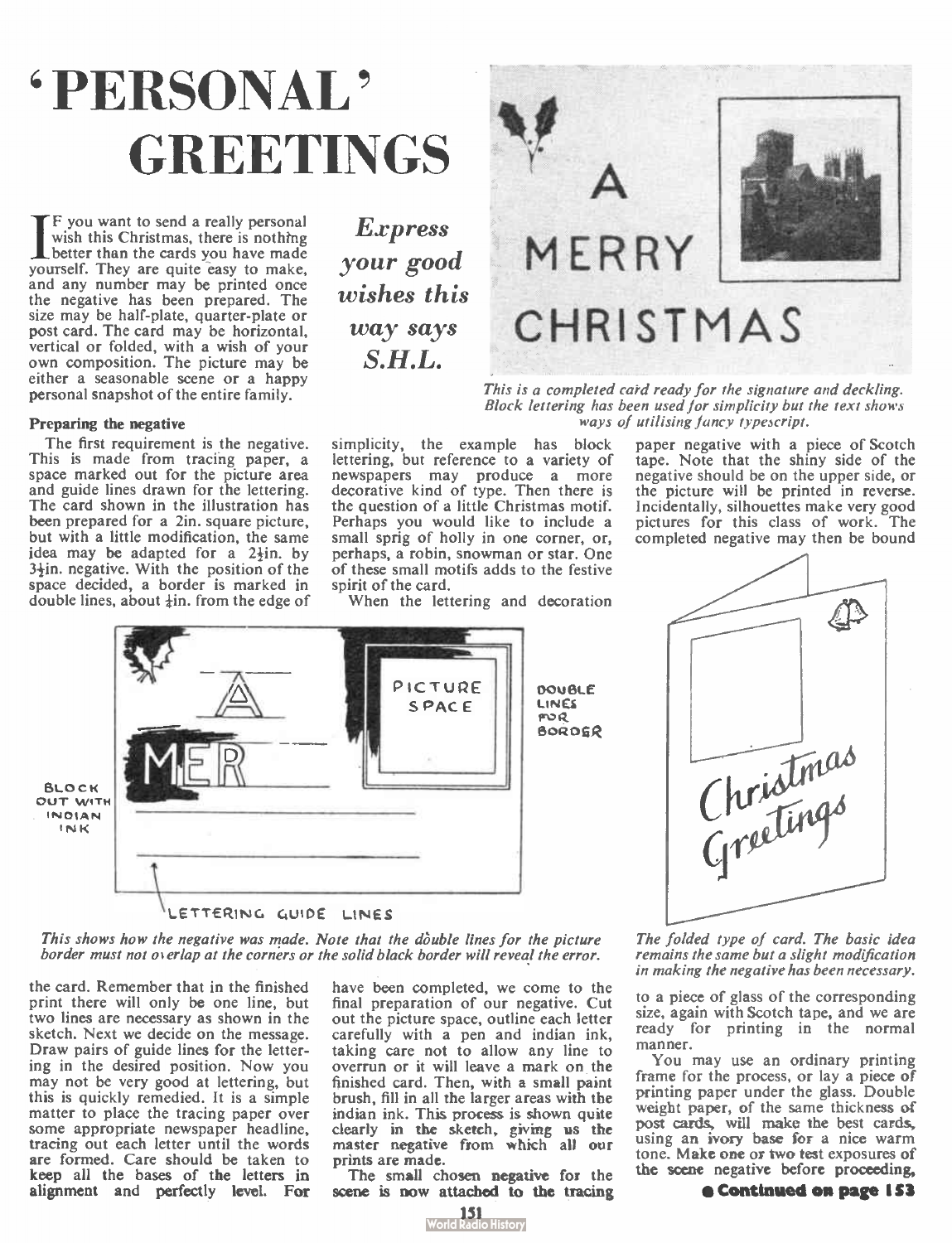## On festive occasions TRY FLASH PHOTOGRAPHY

 $\mathbf{F}_{\text{pc}}^{\text{L}}$ LASH photography is so straightforward that it is almost impossible to fail, and there is no reason whatever why it should be looked upon as something rather difficult, to be attempted only by experts with expensive equipment. Indeed, anyone who can take a good outdoor shot can take a good flash photo. There is, in fact, less chance of disappointment with the latter, because the light which the flashbulb will give is always known exactly, so that a suitable exposure is guaranteed. .

Taking shots of this kind need not be expensive. The small bulbs which are satisfactory for taking pictures in the average room only cost a few pence. Nor need any film be wasted, since



exposures made with such bulbs can be mixed with outdoor snaps, and developed with them.

Even the very cheap box camera is not ruled out — the light is sufficient for small aperture lenses, such as will be fitted here. Old cameras without flash contacts can also be employed with perfect success, by using the 'Open Flash' method. It will thus be seen that anyone can try his hand at flash pictures. If a battery is to hand, the expense need be only that of a bulb or two.

#### Suitable Subjects

Once the photographer has begun to think in terms of flash pictures, a host of indoor subjects will become possible. The flash is of short duration, effectively `freezing' ordinary movement, so no posing is required. One of the particular benefits of flash lies in the ease with which pictures can be taken of subjects otherwise quite impossible.

Christmas time will furnish a few scenes well worth taking, while children's parties and similar occasions will allow of a good shot or two. Children will not normally be afraid of the brief flash of light, unless some adult has warned them into a state of nervy apprehension.

Youngsters with their toys and pets give other good subjects, as do indoor games and sports. With all these there is no need to rig up special lighting, to give a time exposure, or to employ a tripod for the camera. Instead, the snap is taken exactly as with an outdoor shot in sunshine.

It will be remembered that simple cameras with no means of focusing should not be nearer than about 8ft. from the subject. But many cameras can be focused down to 3ft. or so, for closeup pictures.

#### Firing the Bulbs

The simplest circuit is shown in Fig. 1, and this is used in many flashguns. The battery is of the ordinary dry type used In handlamps or torches, and can be  $3 \text{ V}$ ,  $4\frac{1}{2} \text{ V}$  or 6 V. When the circuit is

## Says F. G. Rayer

brief time exposure. To take the shot, the shutter is opened, the bulb fired, and the shutter at once closed. The shutter must not be left open unnecessarily, especially if the general lighting is good, or other images may make faint impressions on the film. If the camera is operated with one hand, and the flash circuit with the other, there will be no need to have the shutter open for more than a second or so, at the most.

#### Making a Gun

Bulbs can be obtained with various



Fig. 2—Open flash unit for torch

completed the current blows the thin filament in the bulb, which ignites the magnesium foil or wire with which the bulb is filled, giving a brilliant flash of short duration.

Even small batteries will fire such bulbs, but a fairly large battery is more reliable. Should the battery be of the kind with very small cells, particular care is necessary to see that it is in good condition, or the bulb may not fire, or may only fire after a delay. As the current only flows for a fraction of a second, one battery will fire many bulbs, if necessary.

If the camera has synchro-flash contacts, the two leads shown go to these. This is best arranged by using a small plug connector of the kind intended to fit the camera. With simple cameras, no other adjustment is required, but if a range of shutter speeds is provided, the shutter should be set to 1/25th second.

Should the camera have no flash contacts, the bulb may be fired separately. To do this, a simple push switch can be wired to thé two leads in Fig. I. The camera shutter is then set to  $(B)$  for a



Fig. 3—Capacitor firing

bases, to plug into a holder. If this holder is fitted to a box containing the battery, the simple flash-gun is completed. A tin reflector behind the bulb will help to throw light upon the subject.

A unit for open flash shots can be made up as shown in Fig. 2, and<br>screwed into a torch. The bulb can then be fired by operating the torch switch.

The bulb-holder (A) can be the kind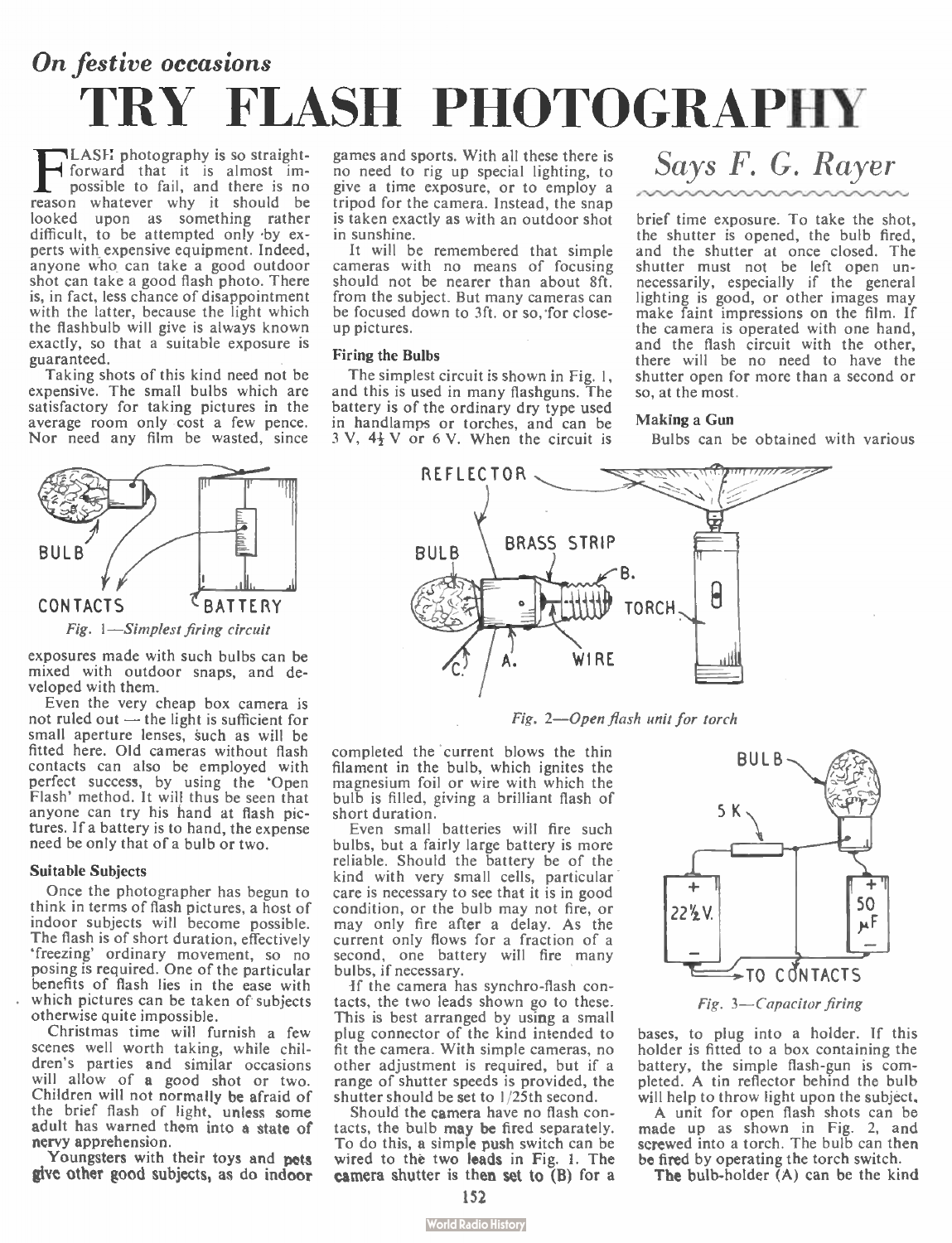used for baseless bulbs, and only costs a few pence. A piece of wire is soldered to the bottom 'pip' of the holder, and two small strips of tin or brass are soldered to its barrel, as shown.

A fused torch-bulb is now taken, and the glass, etc., carefully removed, leaving the part (B). The pip is drilled through, and the wire soldered here, and cut off. The brass strips are then soldered to the outside, as illustrated. When completed, (B) is screwed into the torch, and the bulb inserted in (A). With this type of holder, pressing the small lever (C) ejects the spent bulb.

A reflector is also desirable for this type of gun, and can be made by cutting a disc of shiny tin or aluminium about Sins. to 6ins. in diameter, removing a narrow segment, and drawing round to form a shallow cone. This reflector is soldered to the holder (A).

#### Capacitor Firing

Some ready-made flash-guns use a condenser to fire the bulb, as this will give more reliable operation, even if the battery is somewhat discharged. The constructor who wishes to make up a gun of this kind can follow the circuit shown in Fig. 3.

A 22+ V Deaf Aid battery is used, and a  $50\mu\overline{F}$ , 50 volt condenser of the kind made for radio receivers. The resistor can be of any value around 5,000 ohms. The parts are held in a convenient case, with a holder for the bulbs, exactly as with the 3 V circuit. It is important to observe the polarity shown, when wiring in the battery and condenser.

Normally, the flash contacts will be open (or the gun disconnected) and no bulb will be in place. When a bulb is inserted, current flows through the 5K resistor, charging the condenser. This takes up to about 20 seconds, according to the state of the battery. The gun may be fired at any time after this slight delay. When this is done (contacts closed) the condenser discharges through the bulb, firing it. Even if the battery is weak the bulb will still fire, since the battery only has to deliver a slow current to charge the condenser in the first place.

Except for waiting a few seconds after inserting the bulb, this circuit is used exactly as with that in Fig. I. The light output remains the same, as the voltage applied does not influence this.

#### Guide Numbers

With a given type of flashbulb, the exact exposure will depend upon a number of factors. The most important of these are lens aperture, film sensitivity, and the distance between bulb and subject. So that no difficulty arises, bulb manufacturers issue 'guide numbers' for each bulb. The method in which these numbers are used to assure correct exposure is very simple, and can readily be applied, once it is understood.

The 'Photoflux' PF.14 bulb is a good one for domestic purposes, and with a fast pan film  $(3\overline{)}-3\overline{)}$ <sup>o</sup> Scheiner) the guide number for this bulb is 165. This means that the lens aperture, multiplied by the distance between bulb and subject in feet, should come to about 165. An *exact* calculation is never necessary. For example, if the bulb is fired 10ft. from the subject, then  $f16$  is suitable.  $(10 \times 16 = 160)$ . Or suppose a box camera with fixed aperture of  $f11$  is to be used. The bulb should then be about 15ft. away  $(11 \times 15 = 165)$ .

The following table will allow three ypes of bulbs to be used, with any of three kinds of film.

|  | Bulb Film<br>PF.14 28-30° Scheiner | Guide Number<br>130 |
|--|------------------------------------|---------------------|
|  | $PF.14 - 31-33$ ° Scheiner         | 165                 |
|  | PF.14 34-36° Scheiner              | 260                 |
|  | PF.3 28-30° Scheiner               | 95<br>٠             |
|  | PF.3 31-33° Scheiner               | 130                 |
|  | PF.3 34-36° Scheiner               | 165                 |
|  | PF.25 28-30° Scheiner              | 165                 |
|  | PF.25 31-33° Scheiner              | 235                 |
|  | $PF.25 - 34 - 36°$ Scheiner        | 335                 |
|  |                                    |                     |

It will be seen that the more sensitive types of film allow higher guide numbers, which will mean smaller lens apertures and a greater distance between bulb and subject, if required. A fast pan film of around 32° Scheiner will do well for almost any purpose.

In all cases any aperture and any distance can be used, provided they come to about the specified guide number, when multiplied together.

The distance between camera and subject does not come into the calculation, and does not influence exposure. However, when the gun is fixed to the camera, its distance will automatically be about that of the camera from its subject. It will then be necessary to divide the guide number by this distance, in feet, and set the camera aperture to the result.

These guide numbers are for all ordinary shots indoors, and will be satisfactory for this purpose. Should any flash shots be taken out-of-doors, where walls and ceiling will not be present to reflect light, then the guide numbers should be divided by 2.

When using the open flash method, keep the gun level with the camera, or behind it and to one side, so that light does not reach the lens directly, or internal reflections may spoil results.

#### eContinued from page 151

# 'Personal' Greetings Cards

the lettering, being in black, will take care of itself. After washing has been completed, leave the cards stacked under a heavy weight, so that they will be quite straight.

So far, we have dealt only with the idea of black and white pictures, but you have several alternatives at your disposal should you care to experiment a little. For example, you may tone the prints to almost any desired colour by obtaining a packet of toner from your photographic dealer. There are green, blue, copper, red and sepia toners available. Moreover, you may care to try a little colour on the picture portion of the card. There are some handy booklets of colour stamps available at moderate cost. These are torn off as desired and placed in water for making the colour.

If you care to make a folded card in the customary form, all you have to do is to concentrate the design on one half. Of course, this requires a larger piece of paper than for a similar flat card. As an example, we may assume that you take a piece of paper  $4\frac{1}{2}$ ins. by  $6\frac{1}{2}$ ins., that is half-plate size, which folded in two will only make a card  $4\frac{1}{2}$ ins. by  $3\frac{1}{4}$ ins. Some idea of such a card is given in the sketch, but remember that the blank half of the card also requires to be

provided for by blocking out the particular portion of the master negative. Before folding such cards, it is a wise precaution to make a score mark with a blunt tool, or the emulsion, which is face outwards, will crack.

Another touch to add a professional finish to the card is the deckle edge. This is easily made by stacking the cards together, holding firmly on a table top, then tapping lightly with the edge of a ruler at irregular intervals along the edges of the cards. This applies to both types of cards.

You may have noted that it is not advised to add the signature by the same photographic method, for to keep the true personal feeling, it is essential that your own signature be written. The folded card provides a suitable place for some tiny verse you may like to include besides your signature, or some very special wish you would like to send a friend.

There is another advantage of making your own Christmas cards by this method. You have probably experienced the necessity of having to buy one or two more cards for people you had forgotten, just when the shops are busy. With the master negative, all you have to do is to make a few more at your leisure.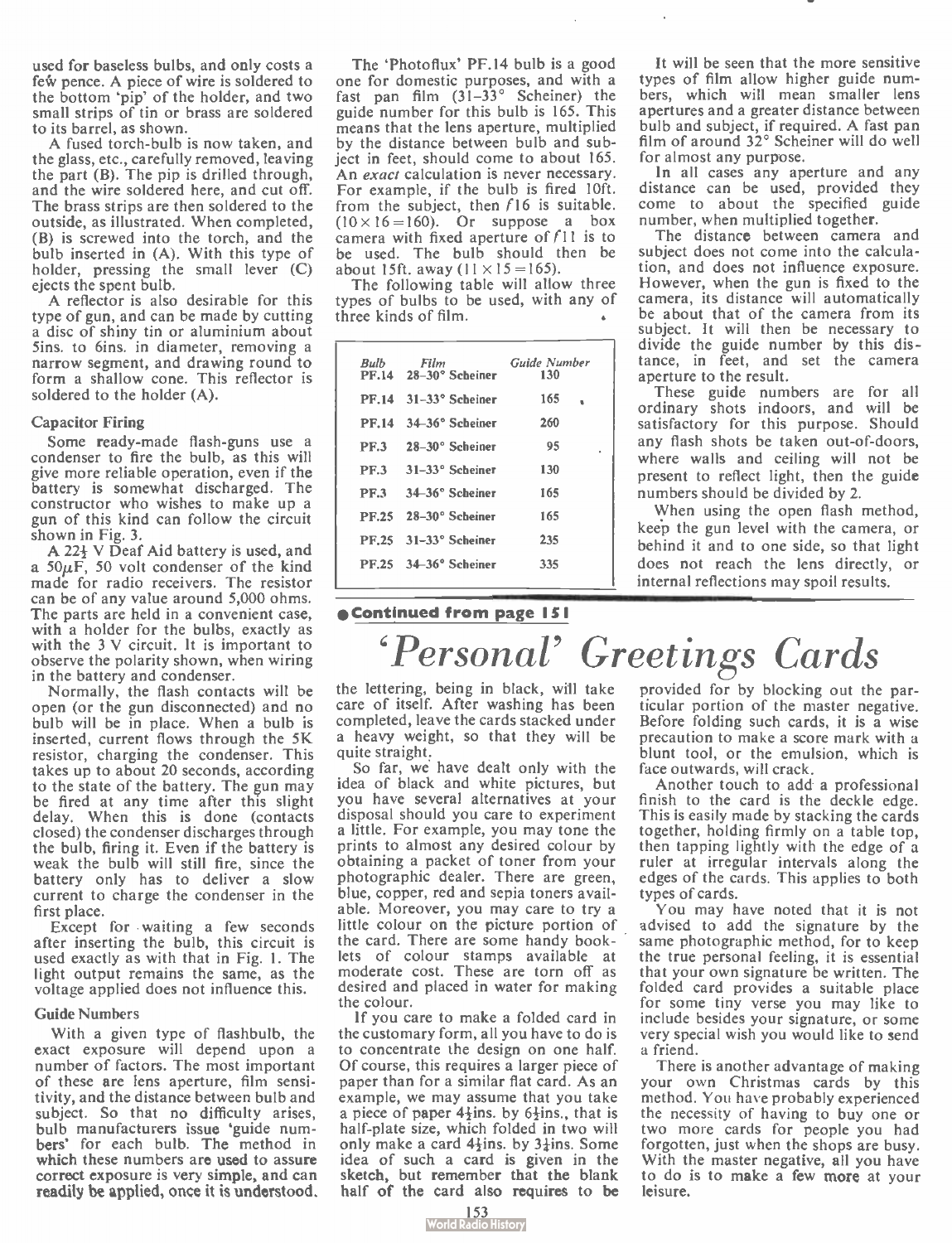

**ALTHOUGH many of the German**<br>
inflation stamps are worthless,<br>
these are often accidentally sold among LTHOUGH many of the German inflation stamps are worthless, some are valuable. A number of cheap world assortments. Consequently it is best to scrutinise such stamps before exchanging or giving them away.

hammer; and 'Pick and shovel fatigue'-9d. the set. Modern workers (men and women) appear on Labour Corps stamps,  $1944$  — set of two, 4d. mint.

The City of Cologne, famous for many things is probably best remembered as the headquarters of Johann



The rapid tail in value of the German mark during 1923 caused frequent changes of postal rates. To prevent the issue of new stamps, the existing designs were surcharged with the new rates. Here are some interesting varieties to look for:-

8 T. on 30 pf. blue-green, with error figure '8' inverted  $-30/$ - mint, 45/- used. 20 T. on 200 M. carmine, error — sur-' charge inverted  $-$  £4 mint. 30 T. on 10  $\overline{M}$ . blue — surcharge inverted — £6 mint.  $75$  T. on 300 M. yellow green imperf. — 20/- mint, 25/- used. 75 T. on 1000 M. yellow green — surcharge omitted — £ 15 mint. 100 T. on 100 M. purple — surcharge double — 70/mint or used. 100 T. on 400 M. green imperf. — 50/- mint. 800 T. on 200 M. carmine — surcharge double — 90/. mint. 2 M. on 300 M. green — surcharge inverted — £6 mint. 400 T. on 30 pf. brown — imperf. —  $\pounds$ 7 mint.

#### Exciting for Collectors

Thematic collectors will find German stamps exhausting but, nevertheless, exciting. The varied industries — where Germans have always toiled hard for their bread — have received extensive postal commemoration. Although modern machinery has considerably eased the workers' burden, the old methods are still practised in parts of Germany.

Pictorials of 1921 show: (A) Reapers scything corn  $-$  150 pf. orange  $-$  cat.  $3a$ . mint; (B) Blacksmiths  $-$  60 pf.<br>claret  $-1d$ , mint; (C) Miners  $-100$  pf. green — 4d. mint; (D) Ploughman —<br>20 M. indigo — 4d. used.

A 1943 set show: Harvester sharpening scythe; Labourer wielding sledgeMaria Farina, the inventor of Eau de Cologne. That was about 200 years ago. Farina's original perfume was com-



posed of the finest essential oils and aromatic spices that the vegetable world produces. But the way he prepared and mixed them is a secret, known only by those who have inherited the business.

#### The German Saga

Cologne is depicted on the 2M. pictorial of 1924 — 4d. used; and Cologne Cathedral on the 10,000 M. olive of  $1923 - 4d$ , used.

Berlin, the capital, has centuries of history behind it. It is pictured on the 15 pf. charity stamp of 1930 — 1/- mint.

Gerniany's history, from early times up to the collapse of the Hitler regime, makes an interesting story for the stamp album. So why not buy a cheap packet of German stamps. Begin with 100 different. And don't forget to check those inflation provisionals — you may be lucky.



The make this Christmas gift you<br>wood, some  $\frac{1}{4}$  in. diameter round<br>rod and a piece of medium gauge wire O make this Christmas gift you need only a small quantity of wood, some  $\frac{1}{2}$ in. diameter round 3<sup>+</sup>ins. long.

### Patterns on page 159

Piece (A) and the two sides (B) are cut from  $\frac{1}{2}$ in, wood and glued together. The Seal is  $\frac{3}{2}$ in. thick and is pivoted on the wire which goes through the sides. The wheels are glued to axles cut from  $\frac{1}{2}$ in. diameter round rod and the cam is situated on the front axle in such a position as to give movement to the Seal. Fig. 1 shows how the cam operates to give this movement.

Finish off by painting the Seal black and the rest of the toy red or yellow. The ball should be green, white and yellow. Operate by pulling with string. ( M.p.)



#### **World Radio History**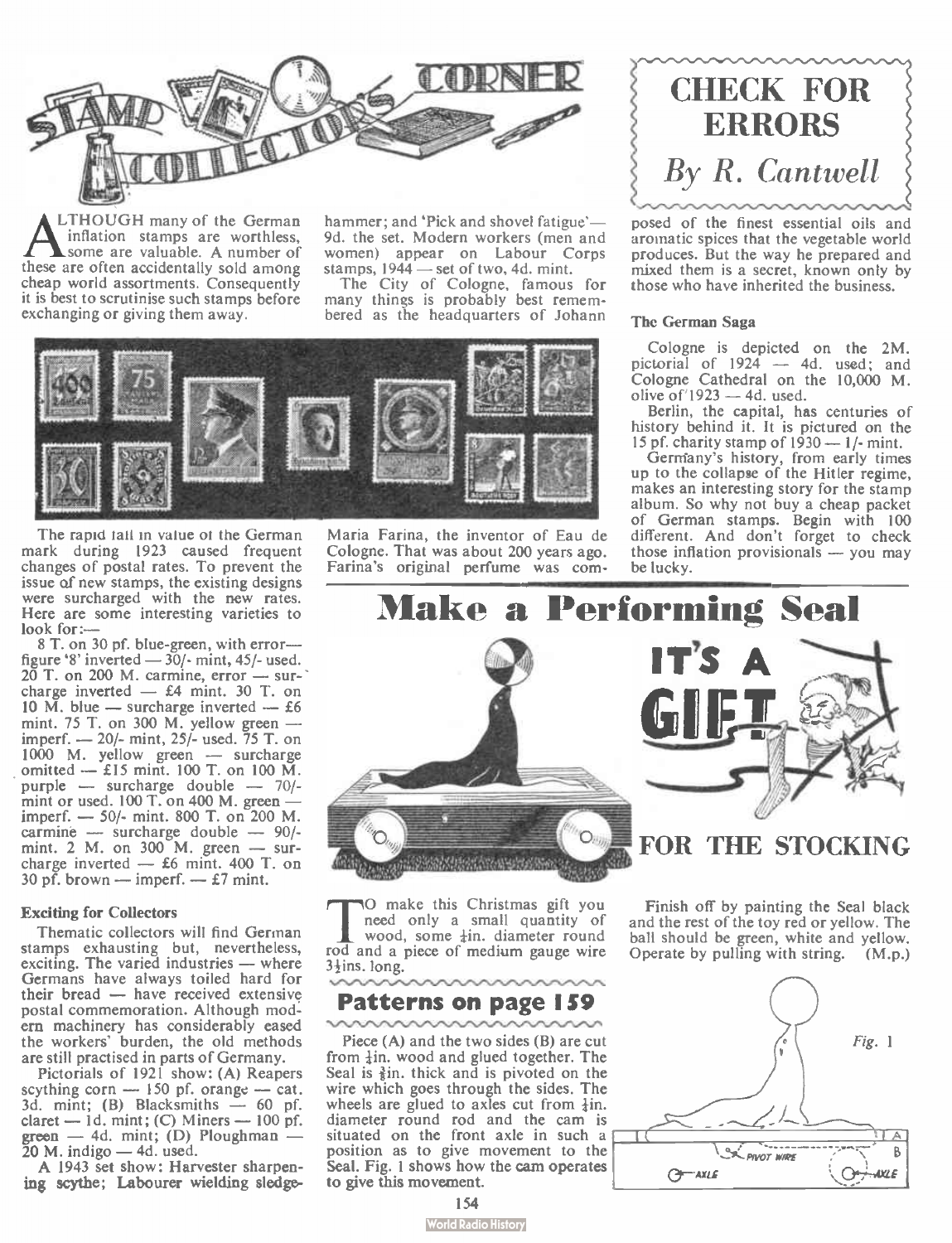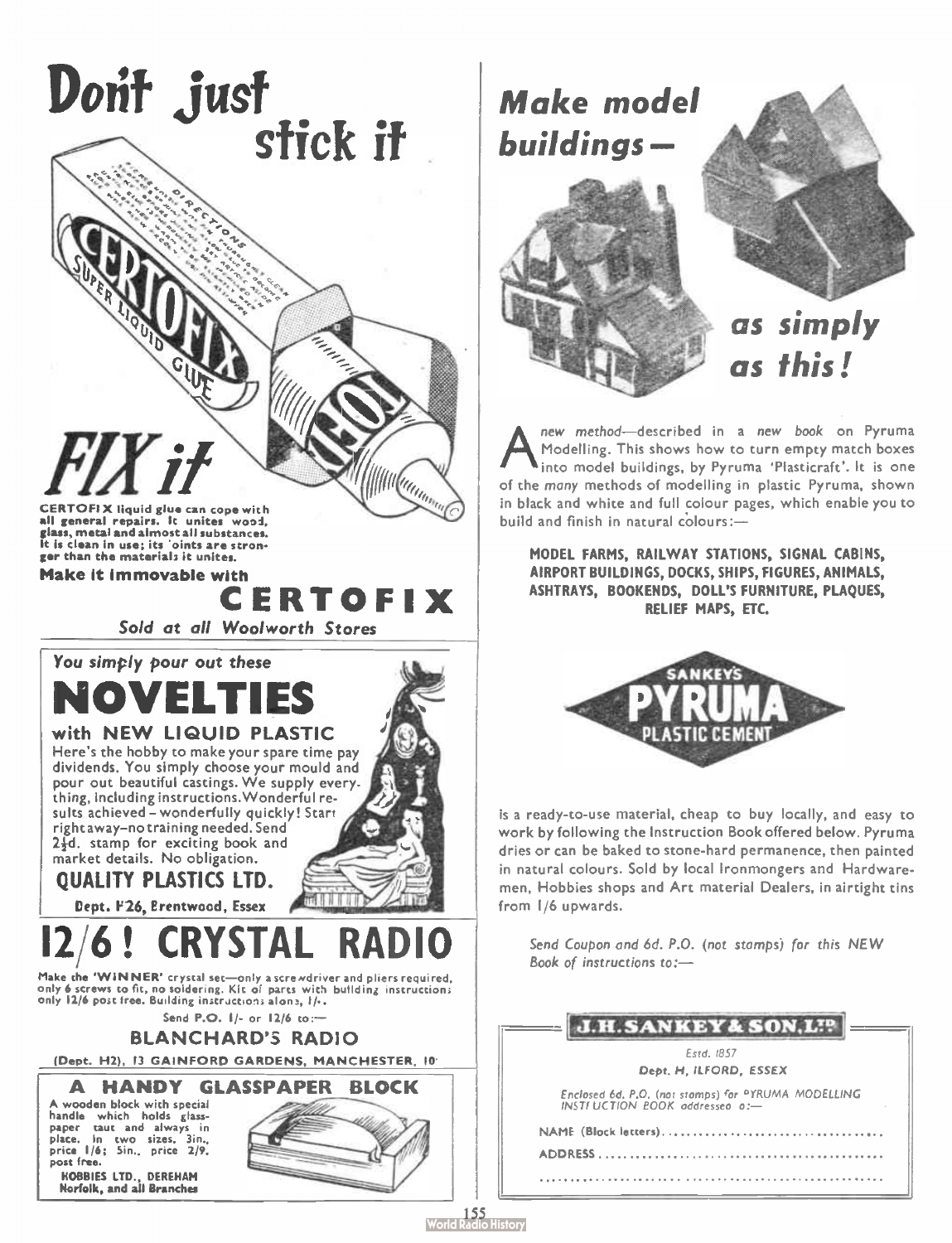

#### Making Aeroplane Dope

**POULD** you please tell me if there is any way of making my own aeroplane dope, and also tell me how to colour clear dope ?(P.K.—London).

HE easiest way of making aeroplane **d** dope is to thin down cellulose cement — such as Durofix — with a mixture of equal volumes of amyl acetate and acetone. This gives a clear dope. To colour it, certain dyes (giving a transparent dope) or pigments ( giving an opaque dope) are used. Any of the standard pigments from an oil and colour shop can be mixed in to form opaque dopes. For transparent dopes, powder the dye and dissolve a few specks at a time by stirring into the dope, until the required depth of shade is reached. The dyes are: for pink, Rhodamine; red, Safranin; blue, Methylene Blue; violet, Methyl Violet; green, Malachite Green; yellow, Auramine; black, alcohol-soluble Nigrosine; orange Chrysoidine; brown, Bismarck Brown. These dyes can be had from George T. Gurr Ltd., 136/138 New Kings Road, London, S.W.6.

Staining Troubles<br>I MADE a bedside cabinet of oak,<br>I polished it with white polish, wanted it medium oak; glasspapered it off with wet and dry, put wood dye on, turned out dark patches. A friend told me to use oil varnish stain, but this turned out nearly black. Could you please tell me how to get it to a medium oak, and what to use ?  $(A.G.-Belfast)$ .<br>**T**OU must remove the present

Y coating down to the bare wood, and it would be advisable to employ a proprietary brand of paint and varnish remover for the purpose, not the wet and dry method, as this tends to force some

of the old stain into the wood. After removal, wash over with common vinegar and when dry glasspaper to smoothness. With a powder stain dissolved in methylated spirit, stain the work the desired colour and finish with white hard spirit varnish.

#### Glazing Plaster Casts

**PAN** you please tell me how to make I glazing solution for plaster casts?  $(J.H. -W$ idnes).

TARIOUS degrees of shine are possible on plaster. A common finish is to paint with hot wax, which is polished with a cloth after it has cooled. For a bright clear gloss, a quick-drying clear lacquer is needed. Glazing lacquer 5749 is made specially for the purpose by Vinatex Ltd., Devonshire Rd., Carshalton, Surrey. A clear cellulose lacquer will also do.

### Repairing a Bow

DLEASE advise on the best method of repairing an archery bow which has broken due to lack of oiling, etc. The break is in three parts and it is also bent through standing on end  $-$  will steaming and putting under weights straighten it?  $(J.A. \rightarrow Birmingham)$ .<br>THE break could probably be made

**L** good with a modern synthetic glue<br>such as Aerolite or Cascophen. The latter would be preferable if there are any open spaces to be filled in around the fracture, as it has somewhat better gap-filling properties. If the fracture is incomplete, we suggest definitely breaking the pieces clear; then coating both faces of each joint surface with mixed hardener and resin and clamping up quite tightly and accurately, to dry in a warm atmosphere. Then clean up the

 $* * *$ TIMELY TIPS $* * *$ 

#### Improvised Sawhorse

STEPLADDER serves as  $A$ quite a reasonable substitute  $\star$ for a sawhorse. Placed on its side, with the 'legs' open, the job in hand can be kept steady by sk placing a foot on it. Although \* perhaps, not the correct height for sk.  $\ast$ comfort and ease of working on long jobs, the stepladder will,  $*$ however, serve for most purposes.

\* \* \* \* \* \* \* \* \* \* \* \*

joint and bind with twine over its entire length; twine then painted with a (fresh) glue mixture. After two or three days to harden, soak bow for 1-2 hours in hot water, then clamp out straight to dry. This should take out warps.

**Denture Cleanser**<br>*WONDER if you are able to give me a* recipe for cleaning plastic false teeth.  $(L.M. \rightarrow Byfleet).$ <br>A CHEAP dental plate cleaner can be

 $A$  experimental place element  $\frac{1}{5}$ ounces borax, 24 ounces sodium bicarbonate (baking soda), 24 ounces sodium perborate, 2 ounces potassium chlorate, 1+ ounces sodium benzoate, 4 ounce table salt and 20 grains menthol. All these must be in fine powder before mixing. For use, dissolve one teaspoonful in a glass of warm water, leave the teeth in overnight, then rinse with cold water.

 $\forall x \leftrightarrow x \leftrightarrow x \leftrightarrow x \leftrightarrow x \leftrightarrow x$ 

 $\overrightarrow{\chi}$  Next week's free design will be for  $\overrightarrow{\chi}$ a perpetual calendar, with the  $\hat{x}$  background in the form of a ship's  $\hat{x}$ wheel. There is provision for a ☆ pen holder on the base on which  $\hat{\chi}$  is added a delightful little model  $\hat{\chi}$ galleon, complete with sails. A  $\lambda$ calendar with a charming and  $\frac{1}{\sqrt{2}}$ <br>novel effect. novel effect.  $\forall x \leftrightarrow x \leftrightarrow x \leftrightarrow x \leftrightarrow x \leftrightarrow x$ 





156<br>rld Radio History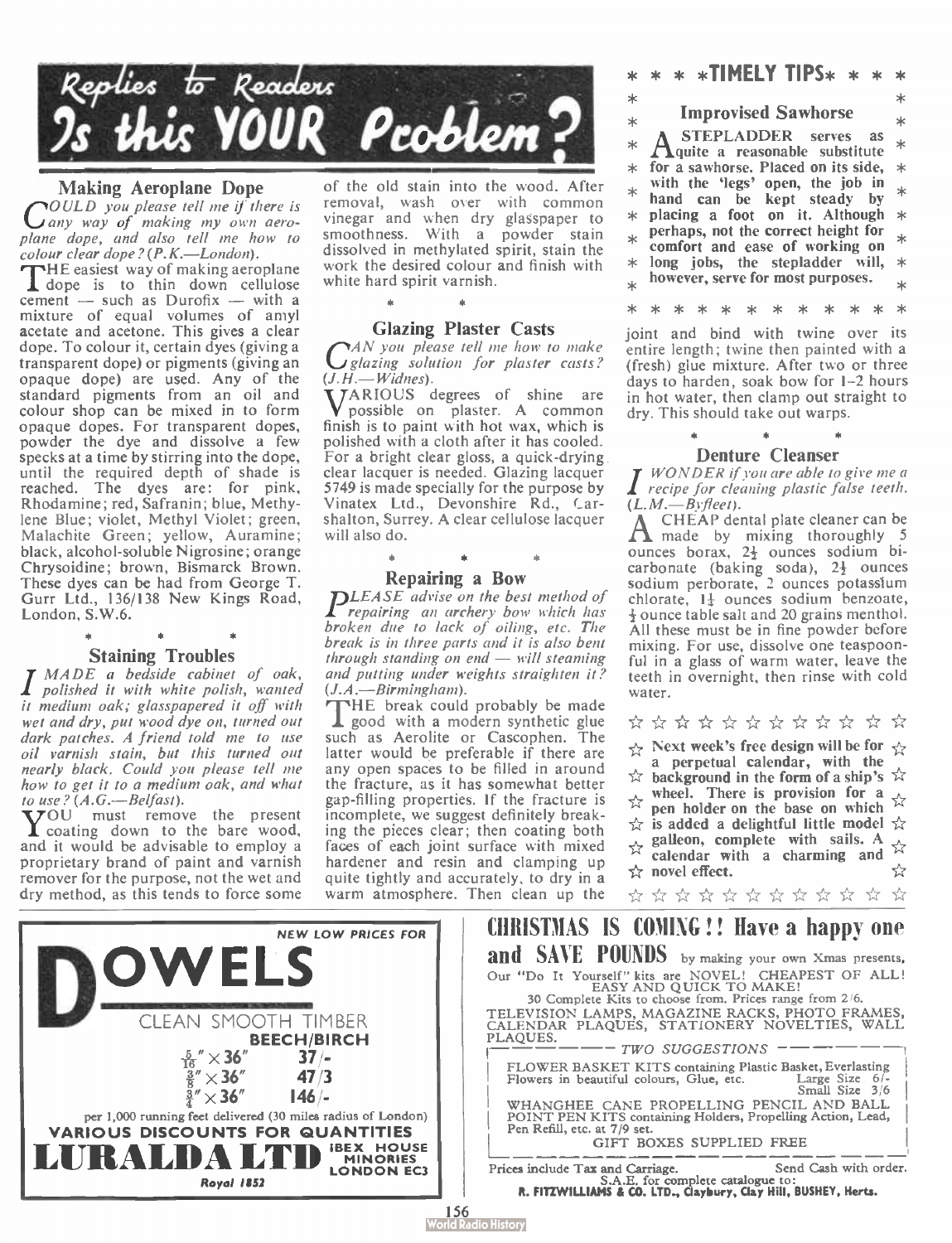## A WONDERFUL MONEY-SAVING OPPORTUNITY FOR READERS OF HOBBIES WEEKLY!



### FULL LENGTH FULL SIZE

In addition to the authors of the selections listed ( right), members have received books by these famous authors.

J. BRONOWSKI FRED HOYLE JULIAN HUXLEY F. SHERWOOD TAYLOR **JOHN CROMPTON** J. ROBERT OPPENHEIMER



# Now's the time to join the SCIENTIFIC Book Club

You Buy Books published at 10/6 12/6, 15/- and more for **ONLY 4/-**

Here is a wonderful money-saving opportunity for every reader of Discovery! Each month, the Scientific Book Club brings to its members the fascinating story of the march of modern science, told in thoroughly dependable books by the front-rank scientific writers of our time—vivid, vital, constructive contributions to Man's unceasing struggle to solve the problems of the Universe. And although the ordinary editions of these books are sold to the general public at 10/6, 12/6 or 15/-, THE PRICE TO MEMBERS OF THE SCIENTIFIC BOOK CLUB IS ONLY 4s.! Remember, too, that Scientific Book Club selections are full-length and unabridged. They are printed on good quality paper, well bound, with an attractive picture jacket. These are, we say with certainty, books that you will be glad to read, proud to own. The Scientific Book Club brings these great books to you each month; helping you to build up, at remarkably low cost, a first-class collection of scientific books. Now is the time to join!

LOOK AT THESE SPLENDID TITLES! Recent and forthcoming selections—at only 4s. to members—include SCIENCE MAKES SENSE by Ritchie Calder (published at 12s. 6d.); MEMOIRS OF A BIRDMAN by Ludwig<br>Koch (16s.); THE INEXHAUSTIBLE SEA by Cawthorne Daniel and Francis Minot<br>(16s.); MEN WITH GOLDEN HANDS by E. H. G. Lutz (12s. 6d.); ENGINEERS'<br>DREAM HIND THE SPACE ROCKETS by Heinz Gartmann ( t8s.); A GUIDE TO THE EARTH'S HISTORY by Richard Carrington (215.) All wonderful value!

FILL IN THIS ENROLMENT FORM TODAY

To the Scientific Book Club, izi Charing Cross Road, London, W.C.z

I wish to join the Scientific Book Club and agree to purchase the selected book issued each month to members at a cost of 4s. (postage  $gd.$ ). I agree to continue my membership for a minimum of six books and thereafter until countermanded.

|                                                                    | You may enrol through your usual bookseller if he is a member of Associated Booksellers                                                       |                 |  |  |  |
|--------------------------------------------------------------------|-----------------------------------------------------------------------------------------------------------------------------------------------|-----------------|--|--|--|
|                                                                    | * I will pay for selections on receipt.                                                                                                       | Hobbies/Nov. 50 |  |  |  |
|                                                                    | Or if you wish to save time, postage and postal order costs, you may<br>send an advance subscription. Six months 28s. 6d.; twelve months 57s. |                 |  |  |  |
|                                                                    | * I enclose 28s. 6d./57s. (strike out amount not applicable).                                                                                 |                 |  |  |  |
|                                                                    | * Place / in the space above, as required,                                                                                                    |                 |  |  |  |
| Name                                                               | <b>BLOCK LETTERS PLEASE</b>                                                                                                                   |                 |  |  |  |
| Address                                                            |                                                                                                                                               |                 |  |  |  |
| Overseas enrolments must be accompanied by an advance subscription |                                                                                                                                               |                 |  |  |  |
|                                                                    | World Radio Histor                                                                                                                            |                 |  |  |  |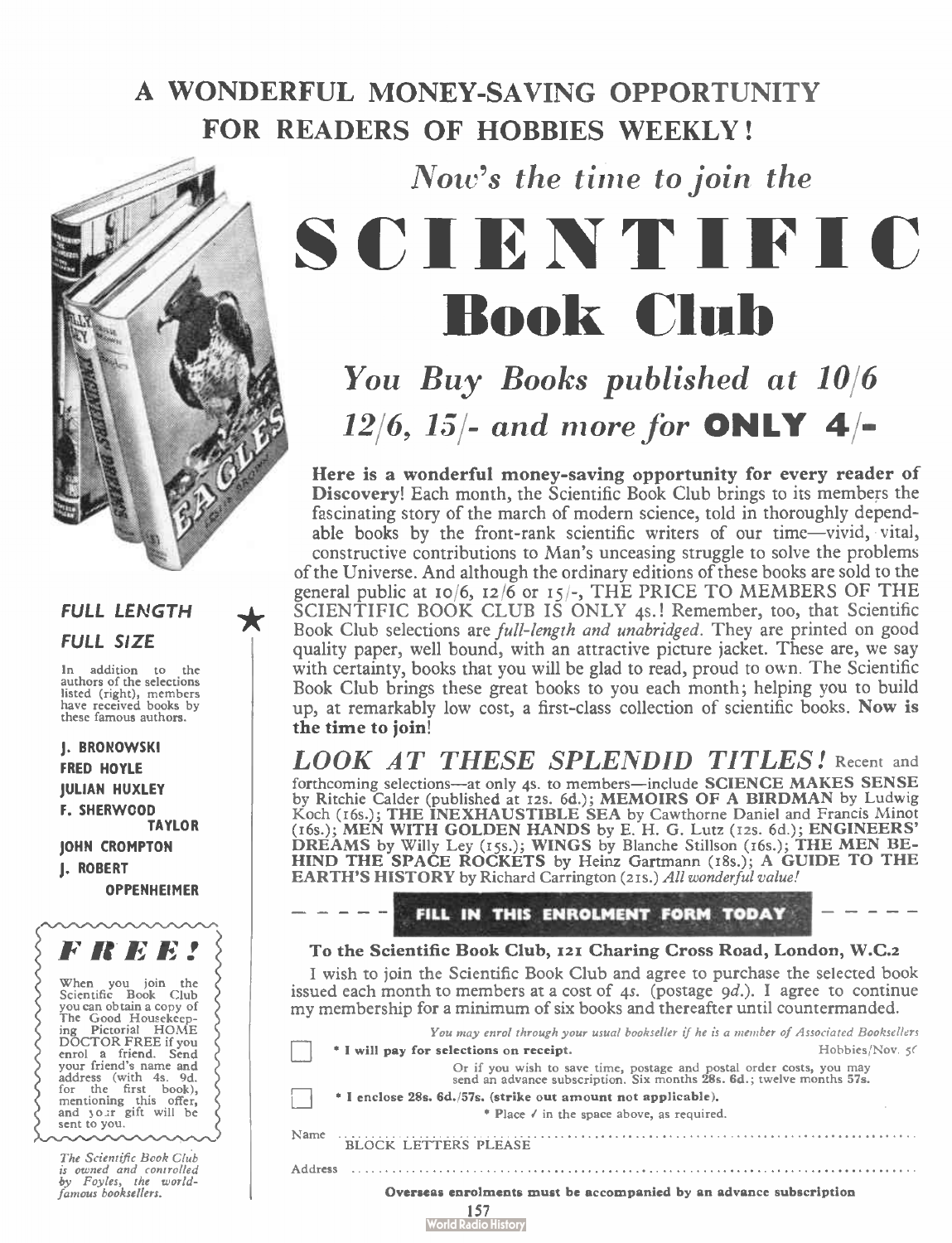CHRISTMAS FLOWER BOWLS. Artificial<br>dens/Pygmy Tree-growing. Outlist Cartificial<br>either, 20/-, Instructions. EVERLASTING<br>either, 20/-, Instructions. EVERLASTING<br>FLOWERS/Artificials/Coloured Grasses/Foliage<br>FLOWERS/Artificia gates (Salop).

**1DAINTSPRAYING' HANDBOOK. Covers<br>4d. Catalogue of our Cellulose and Paints and all<br>Allied Sundries 24d. -- Leonard Brooks Ind.**<br>81 Oak Road, Harold Wood, Essex.<br>81 Oak Road, Harold Wood, Essex.

**LEARN** it as you do it — we provide practical<br>**Lequipment** combined with instruction in Radio, Television, Electricity, Mechanics, Chemistry, Photography, etc. — Write for full details to E.M.I. Institutes, Dept. HW47. London, W.4.

 $100$  DIFFERENT stamps free! Request  $\frac{1}{2}d$ . upwards discount approvals. — Bush 53 Newlyn Way, Parkstone, Dorset.

MUSICAL BOX MOVEMENTS Only 14/9 post free. Swiss made. Everything for making a complete box, movement in-eluded, 2119.

S.A.E. for tunes, etc.

The Swisscross Co., Dept. B, 116 Winifred Road, Coulsdon, Surrey



STAMPS FREE — Empire Packet including Pictorials and Victorians with approvals.— Robert J. Peck, 7A Kemp Road, Bournemouth. MAGIC catalogue. T. and Donkey Puzzle 17-DeHempsey, 363 Sandycombe, Kew, Surrey.

o I MUST GET ... the **EXTRAORDINARY** Home-made<br>GADGETS MAGAZINE . . EVERY **MAGAZINE** MONTH it fully describes OVER FIFTY ingenious gadgets, devices and novelties **I** |<br>CAN MAKE. @ I'll get it at W. H. Smith's | etc., or send  $1/3$  direct to:— Home-Made GADGETS MAGAZINE

(26, Kingsbury, London, N.W.9 <sup>10</sup> ICI- buys the HUGE 1957 Gadgets Annual

**GENUINE Swiss Musical Movements.** The country, lowest prices is election of tunes in the country, lowest prices 16/3 each. Genuine Thorens Movements, 22/9 each. All guaranteed. P & P. 9d.<br>extra on all orders... —Richards 5 Chapel Place. White Hart Lane, London. N.I7.

S WISS MUSICAL MOVEMENTS. Before you --Metwood Accessories (Dept. HW), Church St..<br>Wolverton, Bucks. (Trade enquiries invited).

OMPLETE NEW ISSUE SET - Czecho-'.....àslovakia 1956 Olympic Games. Free to approval applicants enclosing postage. — \*Yulwontmor Stamps', Dept. H5, 29 Layton Ayenue, Mansfield.



Musical Novelties in Kits



THE SWISS CHALET CIGARETTE BOX Lift the roof to offer a cigarette — and it plays a tune of your choice. Kit No. 3152 includes wood. wire, hinges and full instructions to make the chalet and costs only 6/11.

To Hobbies Ltd., Dept. 992, Dereham, Norfolk. Please send name of nearest stockist and items marked thus X (all post free).  $\Box$  Kit 3152, Swiss Chalet 6/11 Kit 3179, T.V. Roundabout 5/-  $\Box$ Musical Movement 18/10 (A. B. C., etc.) Name Address 

#### MOVEMENTS 18/1 0

Fit them with these Musical Movements, 18/10. Choose from this list

A. Auld Lang Sync. B. Limelight. C. Swedish Rhapsody. 'D. Silent Night. E. Brahms' Lullaby. F. Harry Lime Theme. G. Blue Danube. H. Parade of the Wooden Soldiers. J. Bells of St. Mary's. K. Moulin Rouge. L. Vienna, City of my Dreams. M. Jingle Bells. N. Home Sweet Home. O. Some Enchanted Evening. P. Greensleeves. Q. 0 My Papa.



CHILDREN'S HOUR T.V. ROUNDABOUT Delightfully authentic reproduction of the B.B.C. Roundabout which thrills millions of children each evening. Goes round to the music. Kit 3179 contains all wood and full instructions for making and the Roundabout costs only 5/-.

158 **World Radio History**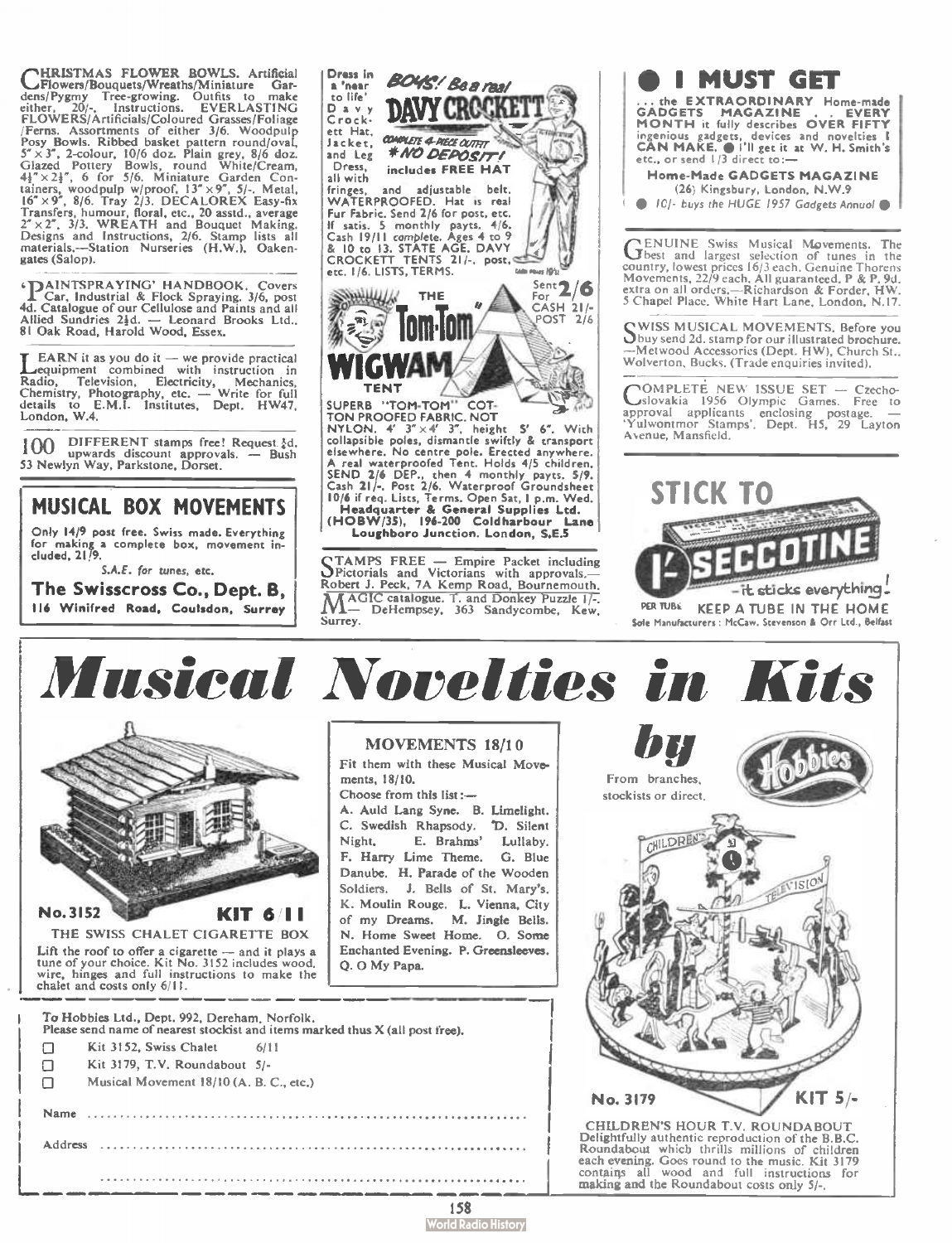### Full size patterns See page 154

# PERFORMING SEAL TOY